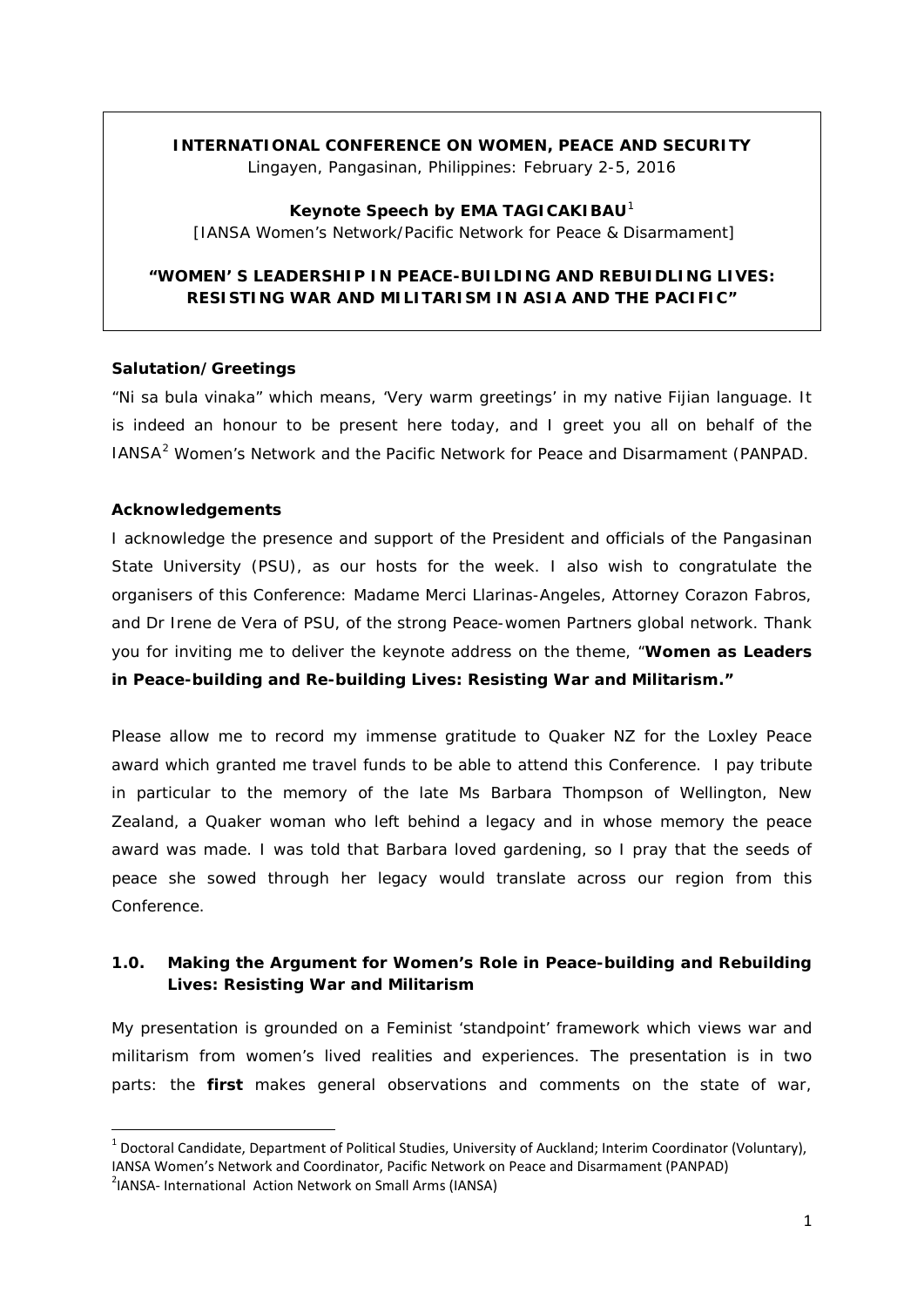militarism, weapons and gender; while the **second** part gives examples of different strategies and contexts where women have taken leadership roles to reclaim and sustain peace in their communities.

Women make up half of the population in most countries, and contribute significantly to their nation's economy. While they do not make the decisions to go to war, they suffer disproportionately as direct or indirect casualties. Women may also support war, whether willingly or coerced, as soldiers (including child soldiers), spies, cooks, nurses, prostitutes, or as wives and mothers of male soldiers, fighters, etc. This presentation however will focus on women who, in their own peaceful ways, question, probe, confront and **resist** the injustices and senselessness of armed violence, militarism and war.

The critical role of women in peace and security has increasingly been recognised in global instruments. The 1995 Beijing Platform for Action (BPfA) $3$  and the UNSCR $4$  1325 on Women, Peace and Security of October 2000 and subsequent resolutions,<sup>[5](#page-1-0)</sup> promote women's equal role in conflict resolution and peace-building, and address particular concerns for women's protection during times of war and armed conflict.

The BPfA emphasised that gender equality and women's participation are inseparable from sustainable peace and development. It identifies positive processes to achieve peace as: complete disarmament; the prevention of policies of aggression; diverting excessive military expenditures to social development; and recognizing the leadership role of women for advancing a culture of peace. It also includes promoting 'non-violent forms of conflict resolution' and reducing the incidence of human rights abuse in conflict situations.<sup>[6](#page-1-0)</sup>

UNSCR 1325 promotes women's leadership in peace-building and conflict prevention by:

- increasing the number of women in peace and security decision-making roles both nationally and within the UN;
- increasing women's participation in peace talks and peacekeeping missions; and
- improving the capability of peacekeeping missions to respond to men's and women's needs and gender training for all actors involved in the maintenance of peace and security.

<span id="page-1-0"></span><sup>&</sup>lt;sup>3</sup> http://www.un.org/womenwatch/daw/beijing/pdf/BDPfA%20E.pdf<br><sup>4</sup> UNSCR 1325-United Nations Security Council Resolution 1325 on Women, Peace and Security<br><sup>5</sup> UNSCR 1820, UNSCR 1820, 1888, 1889, 1960, 2106, 2122 and 2242<br> Local Practices," Dec 7-9 2015, Manila, Philippines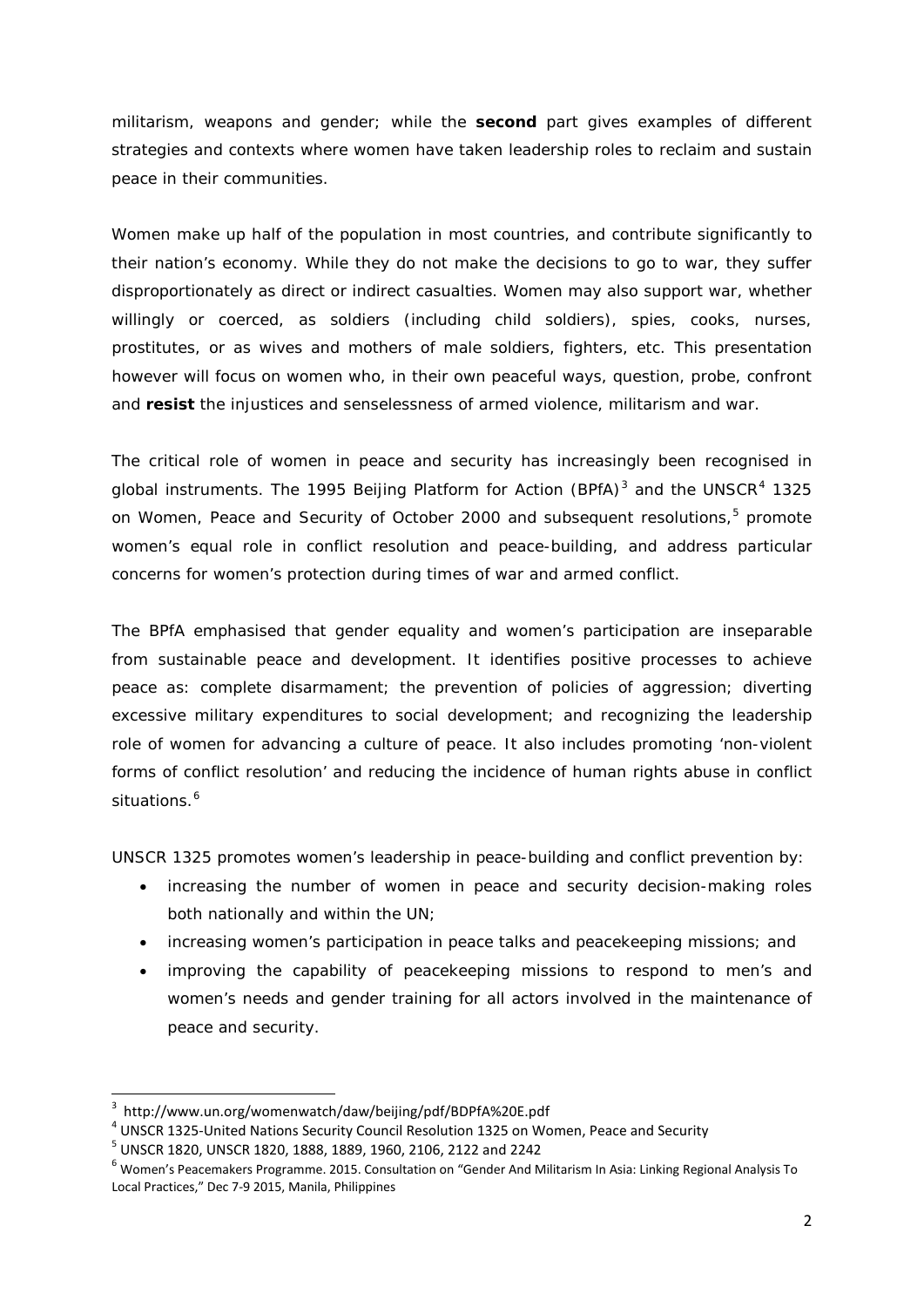Despite the gains made in broadening the scope of women in the peace and security agenda, concerns have been raised that UNSCR 1325 has become a tool for states to support women's recruitment into militarized institutions to promote gender equality, thereby further increasing the "militarization" of women.<sup>[7](#page-2-0)</sup>

# **1.1. Gender as driver of militarism and war**

Jacklyn Cock $<sup>8</sup>$  $<sup>8</sup>$  $<sup>8</sup>$  argues that militarization, which is the mobilization of resources for war, is</sup> a gendering process that maintains an ideological construction of gender in defining masculinity and femininity. Women are cast into the feminine role of the "defended," to be "protected" while confined to the domestic arena due to their child-bearing/nurturing role, while males are the perceived 'protectors', 'defenders,' 'soldiers' or 'warriors', whose masculinity is ideal for defending the vulnerable, in active combat in public spaces.

Feminist scholar Cynthia Enloe<sup>[9](#page-2-0)</sup> views militarism as a package of ideas, assumptions, values and beliefs, and such values include aggression, dominance, violence, force, etc. Sandra Whitworth (2004)<sup>[10](#page-2-0)</sup> and Enloe point out that part of military training involves preparing soldiers to react quickly in highly aggressive and violent circumstances. Thus the masculinity of many male soldiers changes during such training process, creating what they call a 'militarized masculinity.'

#### **1.2. Weapons as Gendered Drivers of War and Militarism**

Men tend to enjoy a 'special relationship' with their weapons.<sup>[11](#page-2-0)</sup> Such a relationship between 'masculine' men and weapons prevails almost everywhere, from television images, media advertising, Hollywood movies and even on UN peacekeeping missions. Weapons systems are designed mostly by men, marketed mostly for men and used mostly by men—and in many parts of the world they are the primary source of death for men. Gender, in this case masculinity, is socially constructed, hence there is a need to analyse the special bond between men and their weapons and its links to violent notions of masculinity, in order to develop sustainable disarmament policies.

<span id="page-2-0"></span> <sup>7</sup> Women's Peacemakers Partnership (WPP)

<sup>8</sup> Jacklyn Cock. 1992. *Women, the Military and Militarisation: some questions raised by the South African case.* Centre for the Study of Violence and Reconciliation, Seminar No 7, 1992: University of Witwaersrand, Johannesbury, South Africa.

<sup>&</sup>lt;sup>9</sup> Cynthia Enloe. 2000. Maneuvers: The International Politics of Militarizing Women's Lives. Los Angeles: University of California Press.

<sup>&</sup>lt;sup>10</sup> Sandra Whitworth. 2004. Men, Militarism, and UN Peacekeeping: A Gendered Analysis, (London: Lynne Rienner Publishers, p.28. See also Enloe, 2000.

<sup>&</sup>lt;sup>11</sup> Henri Myrttinen. 2003. 'Disarming masculinities.' Women, Peace and Security: Disarmament Forum 4: p37; see als[o http://www.peacewomen.org/sites/default/files/unidir\\_disarmingmasculinities\\_2006\\_0.pdf](http://www.peacewomen.org/sites/default/files/unidir_disarmingmasculinities_2006_0.pdf)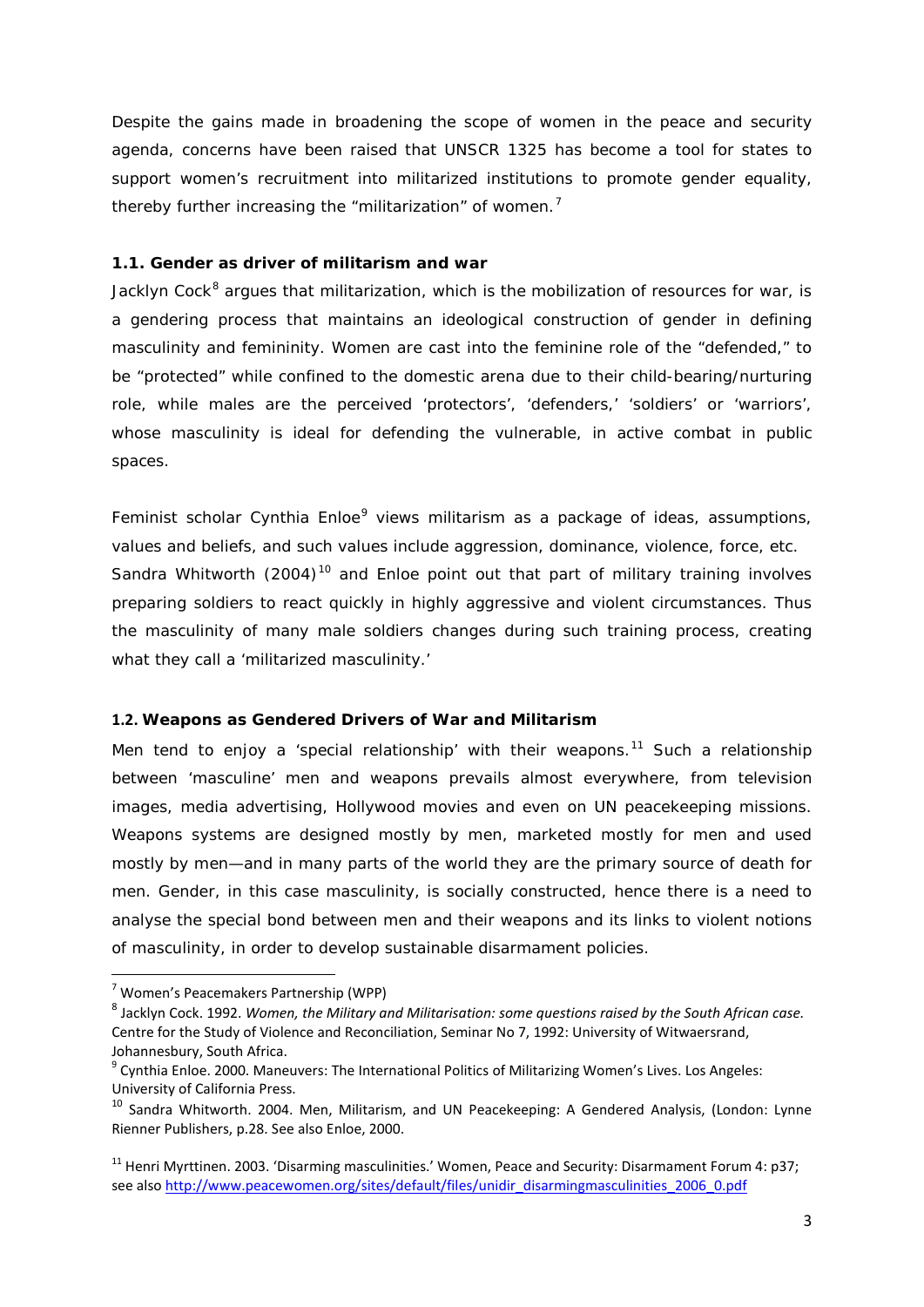One indicator of militarism in our countries is the increasing military budget when compared with education, health and social sector programs. According to the [SIPRI](http://www.sipri.org/research/armaments/milex/sipri-military-expenditure-database/milex_database)  [database on military expenditure,](http://www.sipri.org/research/armaments/milex/sipri-military-expenditure-database/milex_database)<sup>[12](#page-3-0)</sup> the World military expenditure in 2014 was estimated at \$1776 billion. The 1995 Beijing Platform for Action specifically called for a reduction in military expenditures, yet global trends are going in the opposite direction.

Five Asian countries (India, China, Pakistan, South Korea & Singapore), are among the top ten arms importers in the world. China also ranks among the top arms exporters (mostly western countries). Arms trafficked through the porous borders find their way into the hands of insurgent groups across Asia, posing serious threats to peace, security and stability in the region as a whole, and exacerbating some of the region's longest running conflicts (e.g. Mindanao in the Philippines, Manipur in Northeast India). Human security expert, the late Dr Mahbub al Hag<sup>[13](#page-3-0)</sup> of Pakistan, had pointed to the contradiction of arms spending in South Asia when modern jet fighters are parked on the runways of India and Pakistan while poor and homeless people are parked on their city pavements. He also counselled on the need to compare the ratio of soldiers to doctors in poor countries.

The landmark Arms Trade Treaty (ATT) that was adopted by the UN General Assembly on 2 April 2013, now regulates the international trade in conventional weapons including small arms, battle tanks, combat aircraft and warships. It recognises the gendered impact of the uncontrolled flow and widespread use of arms. Eighty two (82) states have ratified or acceded to the ATT including Japan as the only Asian country compared to four Pacific states (Australia, New Zealand, Samoa, Tuvalu). Of 53 signatories, there are 6 Asian states (Cambodia, Japan, Korea, Malaysia, Mongolia and Philippines) and 3 Pacific states (Kiribati, Nauru, Palau). The current rate of signature and ratification makes Asia the lowest of all the world's regions.<sup>14</sup> For our communities' security and safety, we must push our governments to ratify the ATT.

Arms proliferation is also closely linked to the spread of militarism across the Pacific region with countries such as Fiji (1987, 2000, 2006), the Solomon Islands (2000), Papua New Guinea (gun running in the highlands) and Bougainville (1989-1999) having experienced armed violence and increased militarism in recent years. The Pacific remains one of the most militarized regions of the world where colonialism and militarism had worked hand in hand. Colonial powers tested nuclear weapons in the Marshalls (US),

<span id="page-3-0"></span><sup>&</sup>lt;sup>12</sup> Se[e http://www.sipri.org/research/armaments/milex](http://www.sipri.org/research/armaments/milex) The SIPRI Database on Arms and Military expenditure covers 171 countries and contains data for the period since 1988.

<sup>&</sup>lt;sup>13</sup> Mahbub al Hag. 2004. 'Global Governance for Human Security' in<http://mhhdc.org/?p=74>

<sup>&</sup>lt;sup>14</sup> See Parliamentarians for Global Action (PGA[\) http://www.pgaction.org/](http://www.pgaction.org/)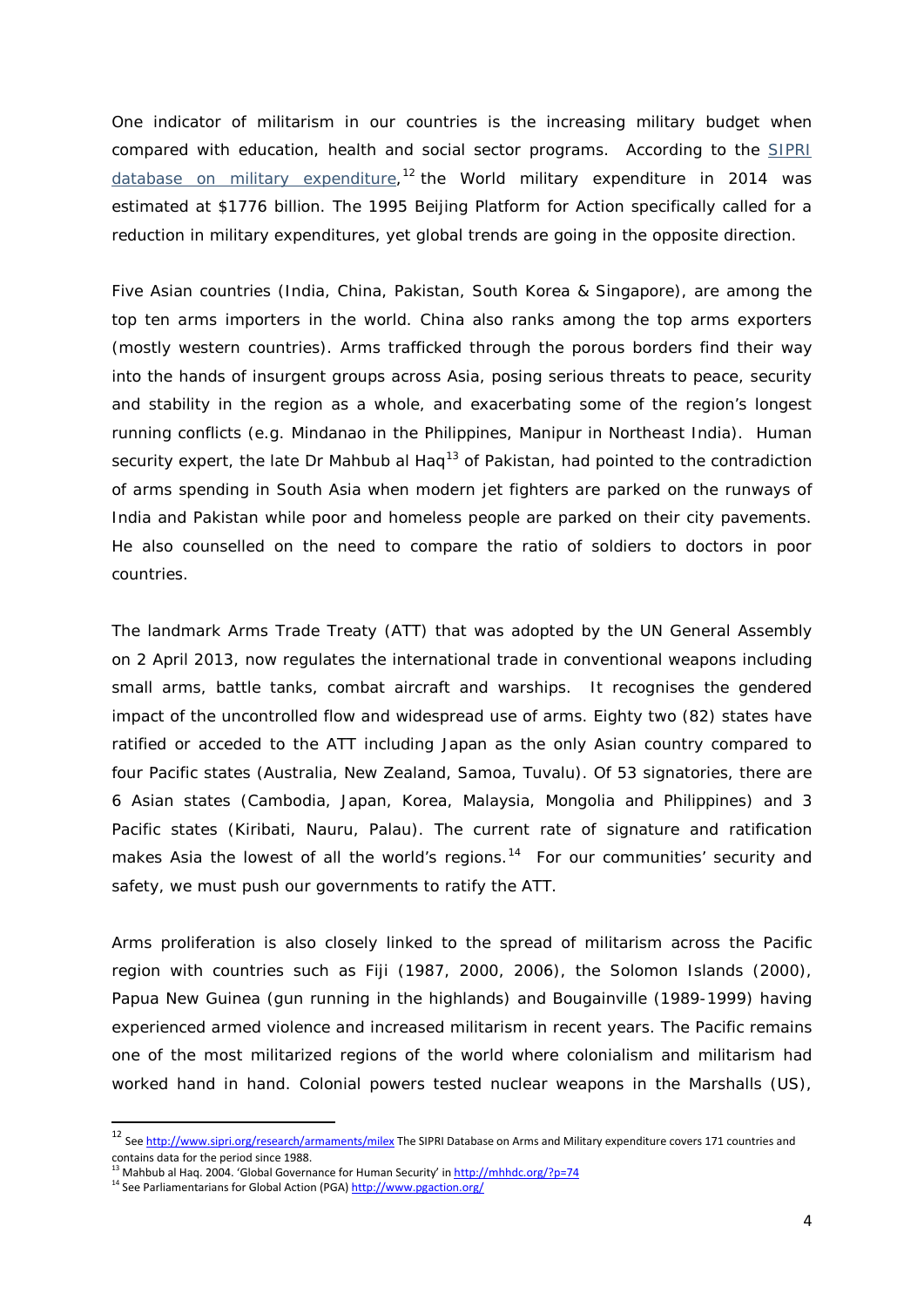Christmas Is (UK) and Moruroa and Fangataufa (French Polynesia); the US operates a military base in Guam, while WW2 was fought in our jungles, shores, seas and airspace.

# 2.0. **Women's Leadership Role in Resisting War and Militarism: Experiences from the Field**

Women in countries and regions caught up in armed conflicts have differing scope and responses when organising for peace. Women are agents of change, silently working to rebuild their communities torn apart by war and conflict. While they possess vast leadership potential in promoting peace and security in their communities, women remain invisible in official peace talks and negotiations.

I now wish to highlight a few examples of how women in different parts of the world have claimed leadership roles to resist militarism, arms proliferation and war to help bring peace in their communities, and the world.

### • **IANSA Women's Network[15](#page-4-0)**

Earlier on I had referred to the Arms Trade Treaty (ATT, and wish to mention how privileged I was to be part of the IANSA Women's Network (WNK) that was involved throughout the UN process for an ATT from 2006 until its adoption by the UN in April 2013. IANSA WNK was formed in 2001 and focuses attention on the connections between gender, women's rights, small arms and armed violence. It links members in countries from all regions and continents working to reduce the humanitarian impacts of gun violence. Members successfully lobbied with other women's groups such as WILPF for the inclusion of **gender-based violence** (GBV) as a criterion in the Treaty text. While some of us would prefer a total ban on the arms trade, we had to contend with Article 7 (4) of ATT which mandates exporting states, to take into account the risk of the conventional arms under consideration being used to commit or facilitate acts of GBV or violence against women (VAW).<sup>[16](#page-4-0)</sup> IANSA WNK continues to work to reduce the humanitarian impacts of gun violence in our regions and urging governments to tighten arms regulations.

#### • **Women in Black (WiB) Movement[17](#page-4-0)**

WiB is a world-wide network of women committed to actively opposing injustice, war, militarism and other forms of violence. Women experiencing these forms of violence in different ways in different regions of the world support each other by wearing black, and standing in a public place in silent, non-violent vigils carrying placards or handing out

<span id="page-4-0"></span><sup>&</sup>lt;sup>15</sup> Se[e http://www.iansa-women.org/about.html](http://www.iansa-women.org/about.html) for further information and how to become a member.<br><sup>16</sup> WILPF paper, 'Promoting Gender Equality in the implementation of the UN Arms Trade Treaty'<br><sup>17</sup> For further informati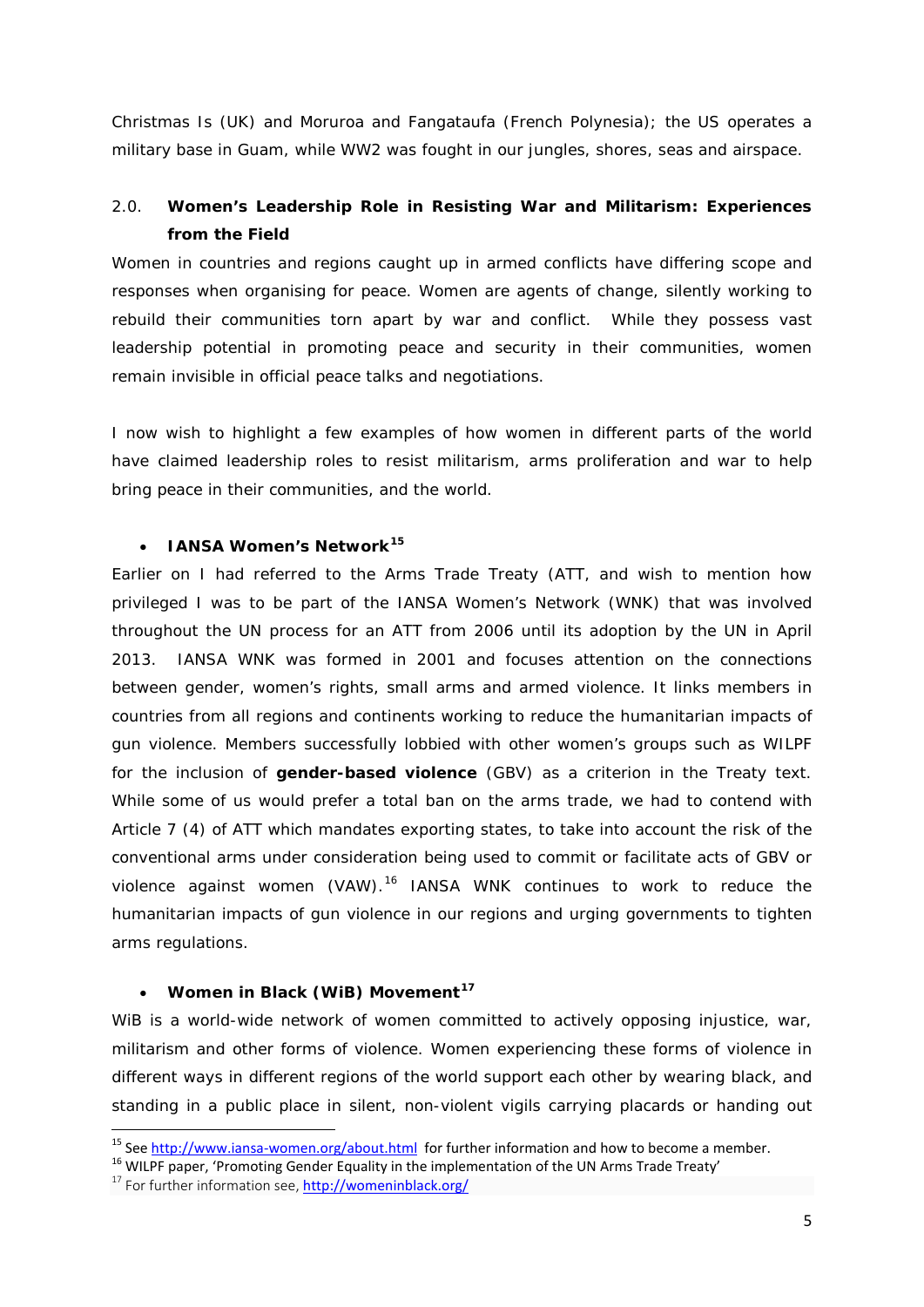flyers. One of its lasting initiatives is the 'Thursdays in Black' campaign in which women wear black on Thursdays as a mark of peaceful protest against rape and sexual violence against women during wars and conflicts- such as the Bosnian wars and the Israeli-Palestine conflict. Now it is used as a form of protest against VAW in general.

WiB groups use other forms of non-violent direct action such as sitting down to block a road, entering military bases and other forbidden zones or refusing to comply with orders. Since wearing black signifies mourning in some cultures, it translates women's traditional mourning for the dead in war into a powerful protest against the injustice and senselessness of war.

# • **Kup Women for Peace[18](#page-5-0) (Simbu province, Papua New Guinea)**

Closer to home in the Pacific, the Kup Women for Peace was established in 2000 with a mission to 'Daunim hevi bilong ol Mama' (reducing the sorrow of mothers). After almost 30 years of chronic tribal violence in the Kup region, Simbu Province of the central highlands of Papua New Guinea, women leaders from four warring clans decided "Enough is enough!" Putting aside tribal allegiances, they joined forces across the divide to address the culture of fear and violence resulting from tribal-fighting, deaths and associated gender-violence.

The Kup Women have had remarkable success both in stopping tribal fighting in the Kup region and in promoting peaceful development. They would travel into enemy villages and hold meetings with men from enemy tribes where they shared their stories of suffering and tears. Their accounts convinced the men to lay down their arms in exchange for self-led peaceful development.

A similar story of how Bougainville women, tired of the senseless violence and unnecessary loss of lives between warring factions in the 10 year civil war between 1989-1999, decided to march into the bushes to confront their male relatives to lay down their arms and spears. Mothers bared their breasts to remind the men about their moral authority as mothers who had nurtured them, to urge them to stop fighting. The approach ended with the ceremony of breaking of bows and spears to mark the end of warring and violence and signal the return to peace.

# • **Women in Fiji – National Council of Women Peace vigil**

At the height of the Parliamentary hostage crisis during the military-civilian coup of May 2000 in Fiji, the Fiji National Council of Women organised peace vigils at the Anglican

<span id="page-5-0"></span> <sup>18</sup> see https://www.oxfam.org.nz/what-we-do/where-we-work/papua-new-guinea/our-partners/kup-womenfor-peace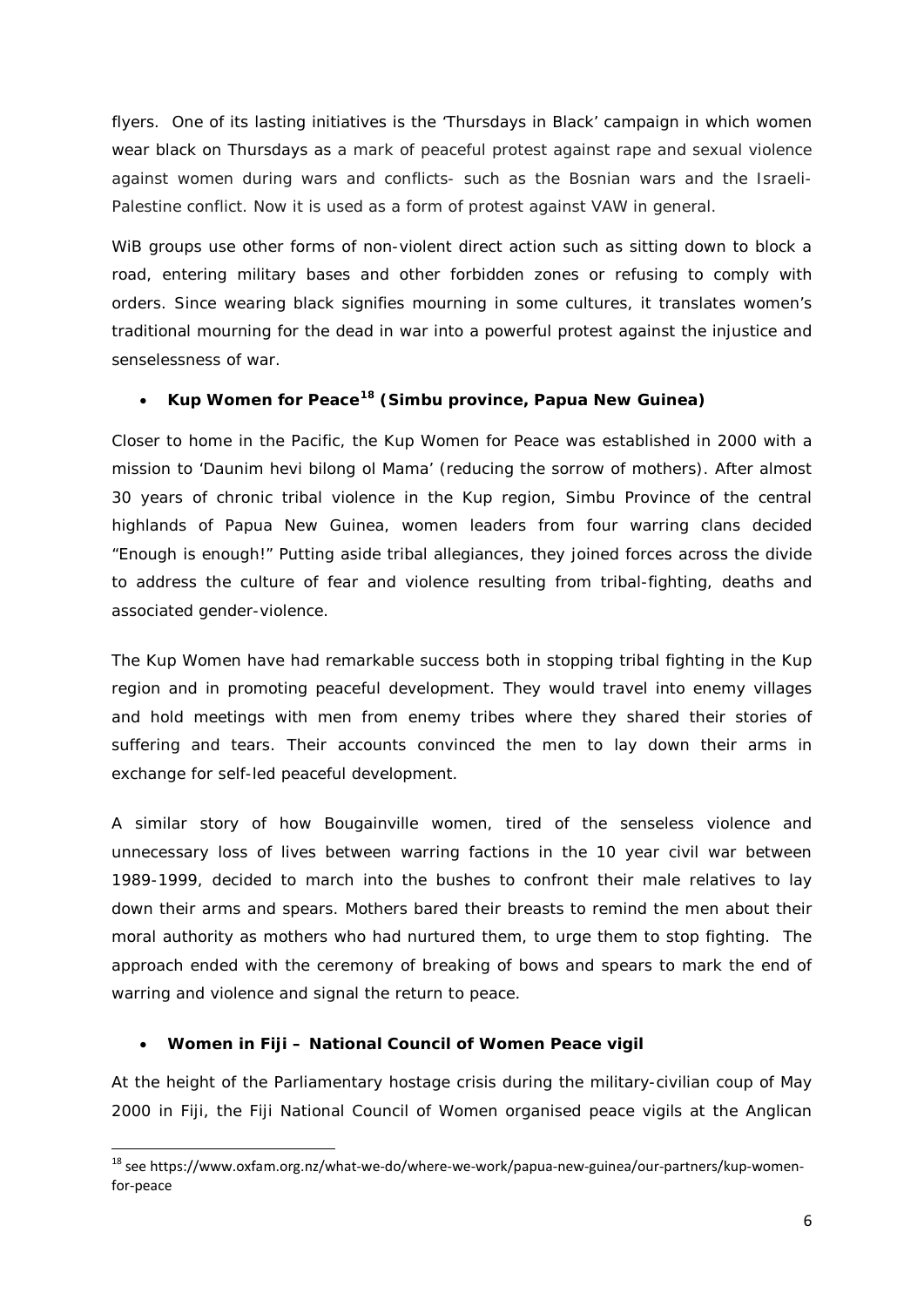Church Cathedral during those dark early days, which provided a safe haven for the families of the hostages seeking solace and comfort, and being offered strength, love and support. The Council continues to solicit funds to hold capacity building/training on disarmament treaties such as the ATT so they can press the government to ratify or implement these agreements and to contribute to peace and security in the Pacific region. Quaker NZ has provided funds for a training workshop in Fiji this year.

# • **CODEPINK[19](#page-6-0)**

This is a women-led grassroots organization working to end U.S. wars and militarism, support peace and human rights initiatives, and redirect tax dollars from militarism into healthcare, education, green jobs and other life-affirming programs. **CodePink** has networks outside the US including Japan and they distinguish themselves by wearing pink, as you can see from our four Japanese sisters present here with us.

# • **Million Mum March[20](#page-6-0) (MMM)**

The Million Mom March grew out of the aftermath of a horrific shooting in California on August 10, 1999. A New Jersey mom, Donna Dees-Thomases, outraged by the gun violence illuminating from her living room television screen, started a website to rally moms together in protest. The moms aimed to carry their voices to Washington and ultimately gave birth to an overwhelming grassroots movement!

More than 750,000 moms and advocates took to the National Mall in Washington on Mother's Day, Sunday, May 14, 2000, something the country had not seen in decades. Joined by satellite marches in more than 70 cities across the United States, more than one million people spoke in one voice about the need to address the 31,000 people who die from gun violence every year. Politicians and celebrities also flocked to the event to join moms in their protest. Encouraged by this overwhelming response, the MMM has established active chapters across the US.

# • **International Women's Network against Militarism**

In 1997, 40 women activists, policy makers, teachers and students from South Korea, Okinawa, mainland Japan, the Philippines, and continental USA gathered to share information and to strategize together about the negative effects of US military bases in their countries. Since then, women from Guam, Hawai'i, and Puerto Rico have joined. These women, some of whom are here today, work on similar issues: military violence against women/trafficking, ending impunity of US officers found guilty of rape or sexual

<span id="page-6-0"></span><sup>&</sup>lt;sup>19</sup> See <http://www.codepink.org/faqs> for further information.

<sup>&</sup>lt;sup>20</sup>For further information see, <http://www.bradycampaign.org/about-us-million-mom-march>